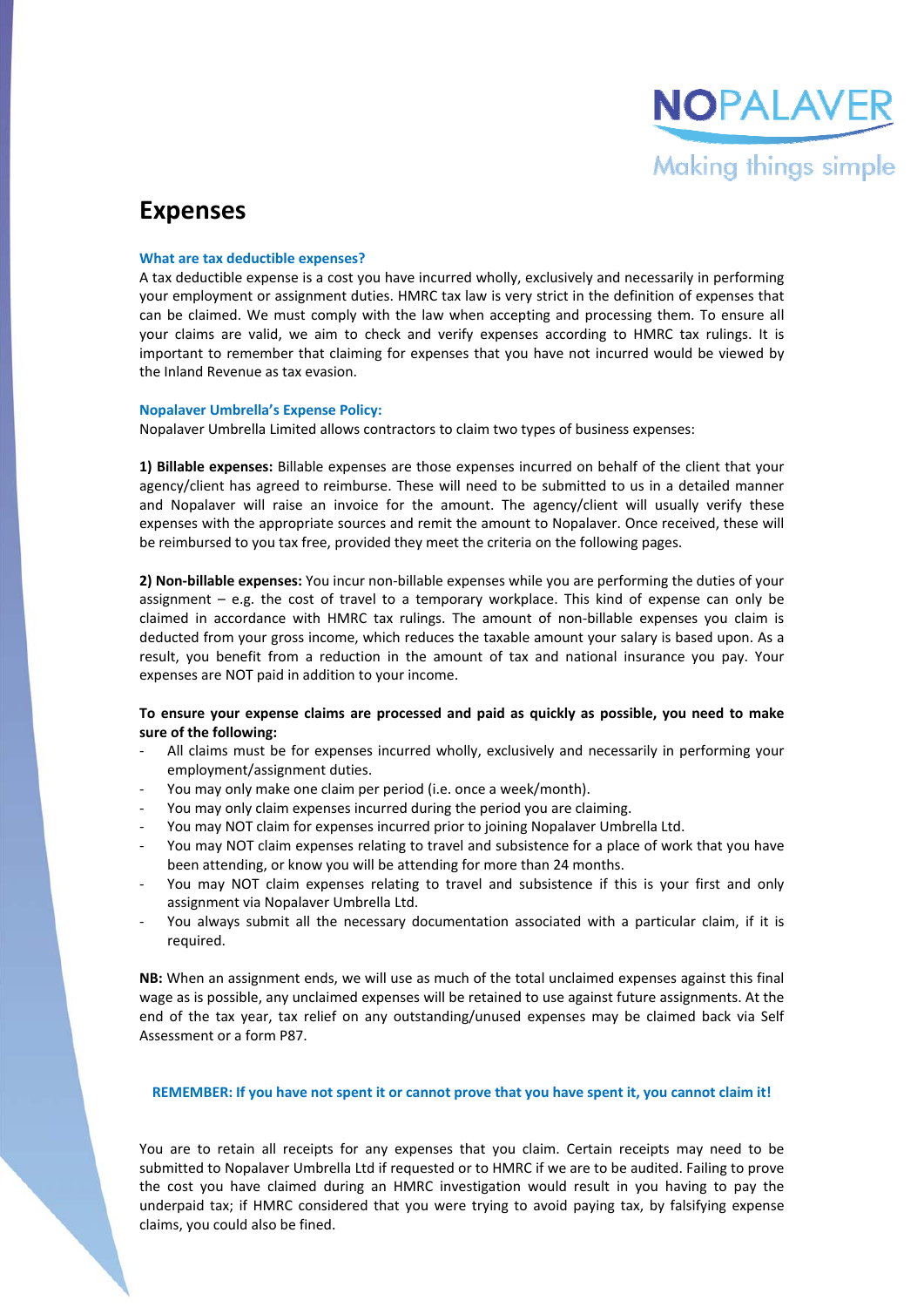# NOPALAVE Making things simple

#### **Claimable expenses:**

Please see below information for expenses that would be acceptable to HM Revenue and Customs, provided they are incurred wholly, exclusively and necessarily in the performance of your duties. Expenses MUST be submitted, with supporting receipts where applicable, to Nopalaver Umbrella Ltd by **Wednesday Midday** of EVERY week.

#### **Travel:**

- You can claim the cost of travel to and from your temporary place of work or between sites at a rate of 45p per mile for the first 10,000 miles and then 25p per mile thereafter. **You MUST retain all fuel receipts for VAT purposes and send them to us at Nopalaver Umbrella Ltd.**
- You can also claim for parking, toll and congestion charges.
- Parking costs, Rail, Bus and Air travel to your temporary place of work can be claimed, but receipts are required.
- ‐ You must NOT claim for parking fines, speeding fines, TAX/MOT costs or repairs/parts for you vehicle, (these are covered in the 45p/25p per mile allowance).
- ‐ A mileage allowance can also be claimed for travel by motorcycle and bicycle at rates of 24p per mile and 20p per mile, respectively.

#### **Temporary Accommodation:**

- The cost of hotel or bed and breakfast accommodation can be claimed as an expense, when working away from home and staying at a temporary abode. There are no set allowances for accommodation, but the cost must be deemed to be 'reasonable'.
- Receipts must clearly show the address of the accommodation, the payee, the amount and the date.

#### **Rented Accommodation:**

- Where you rent accommodation close to your temporary place of work, then the cost (including gas, electricity, council tax, but excluding water rates) can be reclaimed provided that you maintain and continue payment for a main residence elsewhere in the UK.
- ‐ A copy of the rental agreement and receipts for the payment of the rent MUST accompany the claim.
- There may be a restriction on the amount you can claim where the rental cost is higher than it would be just for business purposes – for example where you rent a larger property so that your family can stay with you, the allowable rental may be restricted to the level that you would have paid for a property suitable for just you.

#### **Subsistence:**

Whilst working at a temporary location, you may claim the cost of meals and drinks in accordance with HM Revenue and Customs benchmark scale rates, as follows:

- Up to £5 Breakfast Rate when leaving home earlier than usual and before 6am to travel to your temporary place of work and you incur a cost on breakfast eaten away from home. This does not apply if you regularly leave home before 6am, perhaps because you work an early shift.
- ‐ **PLUS** up to £5 meal allowance ('one meal rate'/'five hour rate') when away from home or normal place of work for a period of at least 5 hours and have incurred a cost on a meal.
- ‐ **OR** up to £10 meal allowance ('two meal rate'/'ten hour rate') when away from home or normal place of work for a period of at least 10 hours and have incurred a cost on a meal or meals.
- Up to £15 'Late evening meal rate' (irregular late finishers only) where you have had to work later than usual, finishing work after 8.00 pm having worked your normal day and have to buy a meal which you would usually have at home.
- Note, if you are able to claim under the five or ten hour rule, the late meal allowance could also be paid if you finish work after 8.00 pm and buy a meal that you would usually have at home. However, if you regularly finish work late because, for example, you normally work the afternoon or evening shift, you would not be entitled to use the late evening meal rate.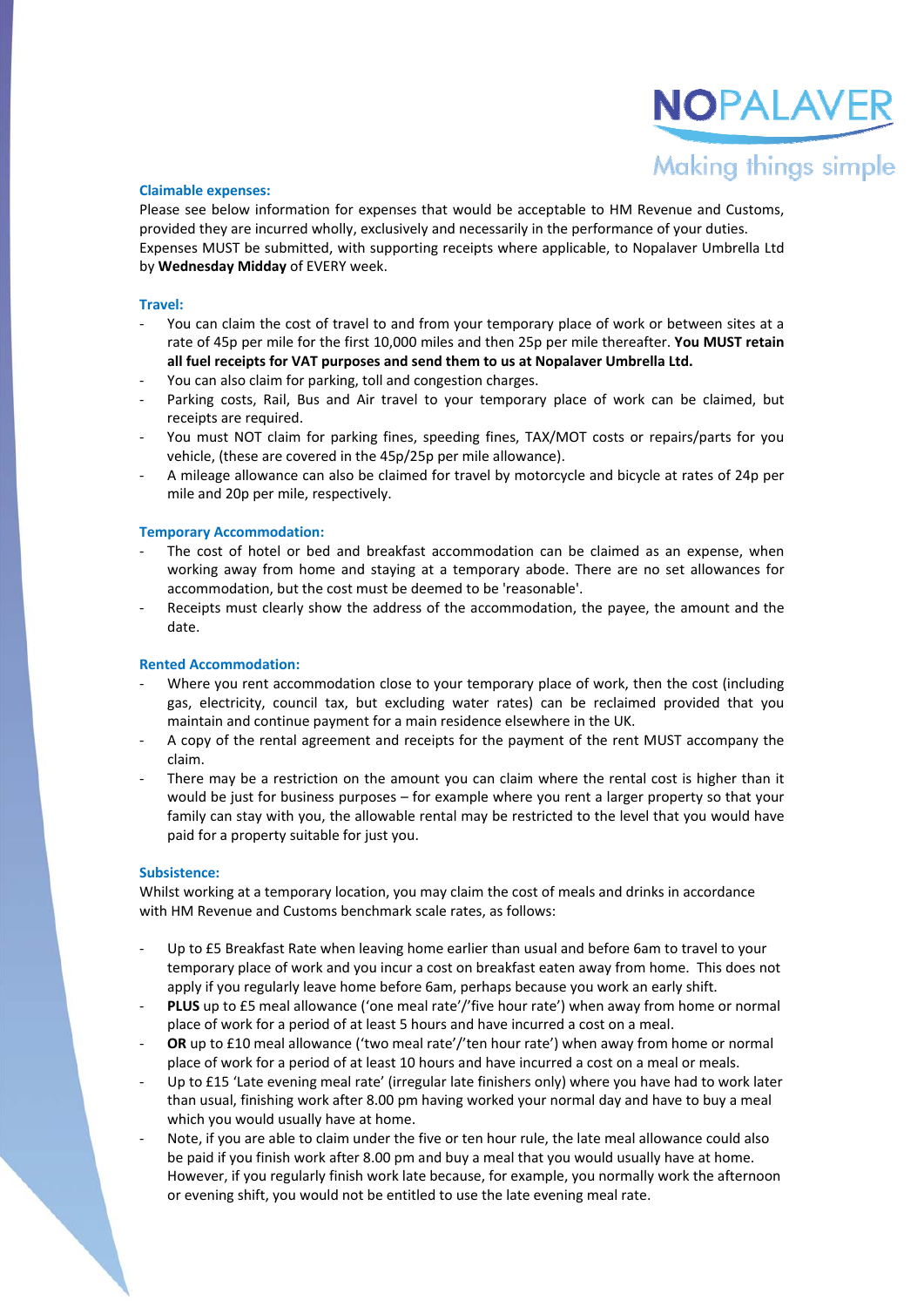

- The above subsistence allowances are intended to reimburse you for the costs incurred note the requirement that you must have incurred a cost on a meal – you cannot claim where you have brought a packed lunch from home or bought ingredients to make up a packed lunch.
- The above are based on the benchmark scale rates the Revenue have issued. You are nevertheless entitled to claim more than this if you have incurred more and provide a receipt.

Whilst working away from home and staying overnight in temporary/rented accommodation, you may claim the reasonable cost of meals (and drinks with the meal) that you incur provided you submit the hotel/B&B/restaurant receipt with your expense claim. Alternatively, you may claim for meals not taken at the hotel/B&B on the basis of the benchmark subsistence allowances above, provided you have incurred a cost on a meal. Note that preparing a meal for yourself at rented accommodation is unlikely to be considered to be incurring a cost on a meal.

If you are staying in rented accommodation, you can claim for other costs connected with the accommodation and subsistence only to the extent that you can demonstrate that there is an additional expense compared to being at home, in which case you can claim the whole of that expense, not just any extra cost.

#### **OIE**

Overnight Incidental Expenses of up to £5 per night (£10 per night for overnight stays outside the UK) are only allowable if staying away from home. This is to cover various expenses such as personal telephone calls, newspapers, laundry and other sundries etc.

#### **Clothing:**

Tax relief is only available on items that are deemed "specialist" or "protective" clothing. For example overalls, boots, gloves & helmets because the industry you work in requires it. You may NOT claim for everyday clothes. All receipts must be provided.

#### **Laundry**

You may make a claim for costs you incur where you are required to have specialist or protective clothing cleaned (receipt required from a recognised launderette or dry cleaners).

#### **Tools:**

Only small tools (cost less than £100) essential to your current role can be claimed. HMRC will need to be able to verify that it is a necessary expenditure for you to complete your job, and you must complete a detailed expenses claim and submit it along with the original receipt, in order to receive the tax relief.

#### **Telephone**

- ‐ Business calls, only, in connection with the employment, can be claimed provided the itemised telephone bill, with the business calls suitably identified, is submitted with the expense claim form.
- Calls to home cannot be considered as business calls no matter what the purpose (but see OIE above for calls whilst staying away from home).
- No claim can be made for home or mobile rental, nor for Pay As You Go top ups etc. In addition, if a business call falls within the allowance under a contract i.e. there is no specific cost of making that business call, then no claim can be made.
- ‐ No claim can be made for the cost of the phone itself.

#### **Training:**

- ‐ Training courses must be wholly, exclusively and necessarily relevant to the performance of your duties under your existing contract. For training to qualify as tax deductible it has to be undertaken in order for you to complete/continue your work for the company.
- If the training is undertaken to progress your career or improve your skills then this WOULD NOT qualify, as it is considered to be a personal benefit.